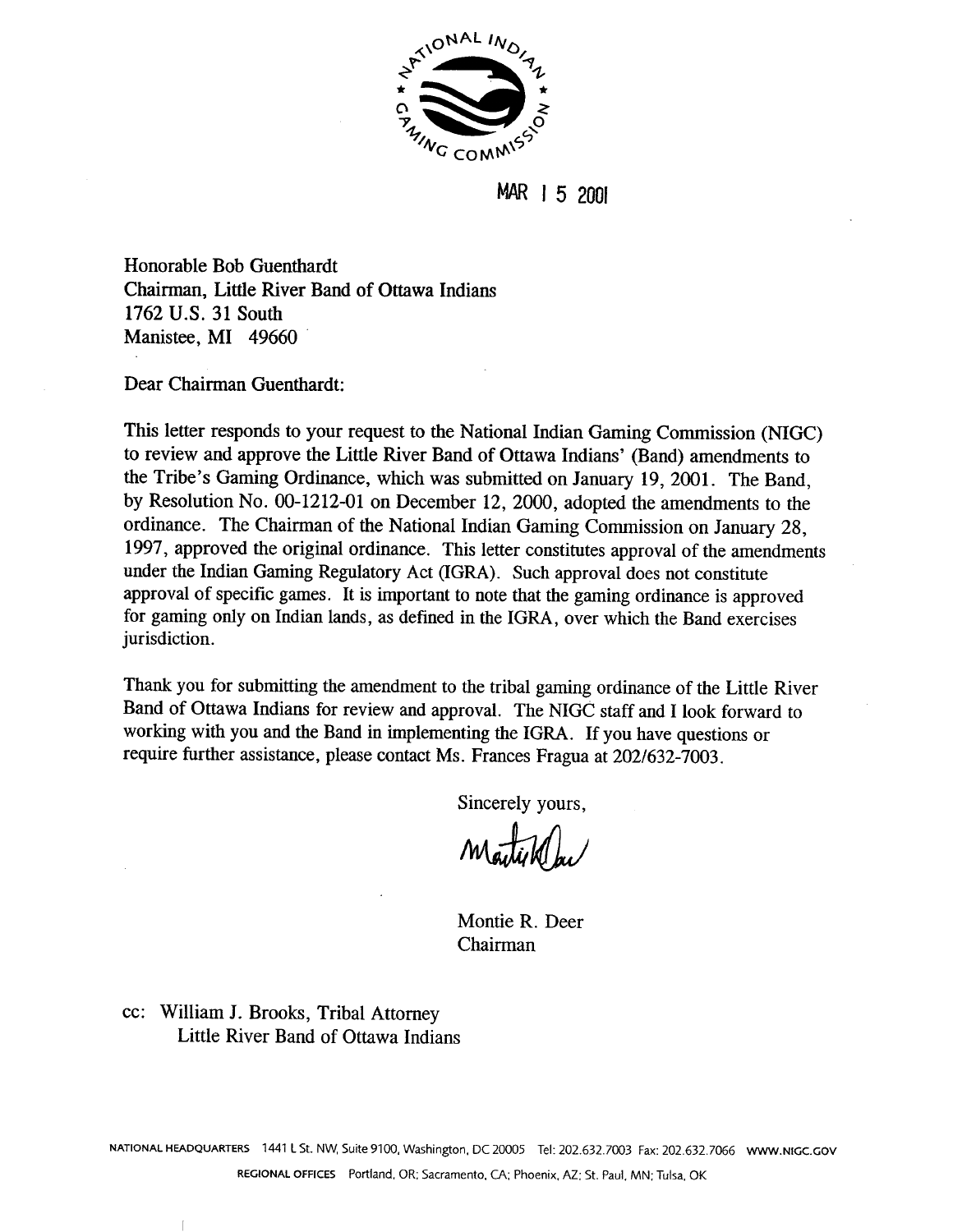

**Little River Band of Ottawa lndians**  1762 U.S. 31 South **Manistee** MI **49660**  (231) 723-8288

**.J** .! (. . *8* .)

Resolution No. #00-1212- OI

## **Approving Amendments to Sections 1.1 5,4.04,4.05,4.06 and 5.01 of the Gaming Ordinance and Authorizing Submission of Those Amendments to the National lndian Gaming Commission**

WHEREAS, the Tribe's status as a federally-recognized lndian tribe was reaffirmed and restored by Congress pursuant to Public Law 103-324, 108 Stat. 21 56 (25 U.S.C. S1300k et seq.)(hereinafter "Little River Act"); and

WHEREAS, the Tribe adopted a new Constitution, pursuant to a vote of the membership on May 27, 1998, which Constitution became effective upon its approval by the Assistant Secretary-Indian Affairs on July 10, 1998; and

WHEREAS, the Tribal Council, pursuant to Article IV, 7 of the Constitution has the power to enact ordinances and resolutions to promote the general welfare of the Tribe and its members; and

WHEREAS, the Tribal Council did, on March 25, 1999, recodify and amend the Tribal Gaming Ordinance, Ordinance No. 97-400-01, Ordinance was approved by the National lndian Gaming Commission; and

WHEREAS, the Tribal Council has, in consultation with the Gaming Commission, recommended certain amendments to the Gaming Ordinance to clarify and correct provisions intended to address conflicts of interest by Commissioners; and

WHEREAS, the Tribal Council believes that the amendments proposed will protect the integrity of the Gaming Commission, while permitting a greater number of Tribal members to qualify for appointment to the Commission.

NOW THEREFORE IT IS RESOLVED THAT the Tribal Council of the Little River Band of Ottawa Indians hereby approves the following revisions to the Tribal Gaming Ordinance:

> **SERVING KENT, LAKE, MANISTEE, MASON. MUSKEGON, NEWAYGO, OCEANA, OTTAWA AND WEXFORD COUNTIES FAX (231) 723-8020**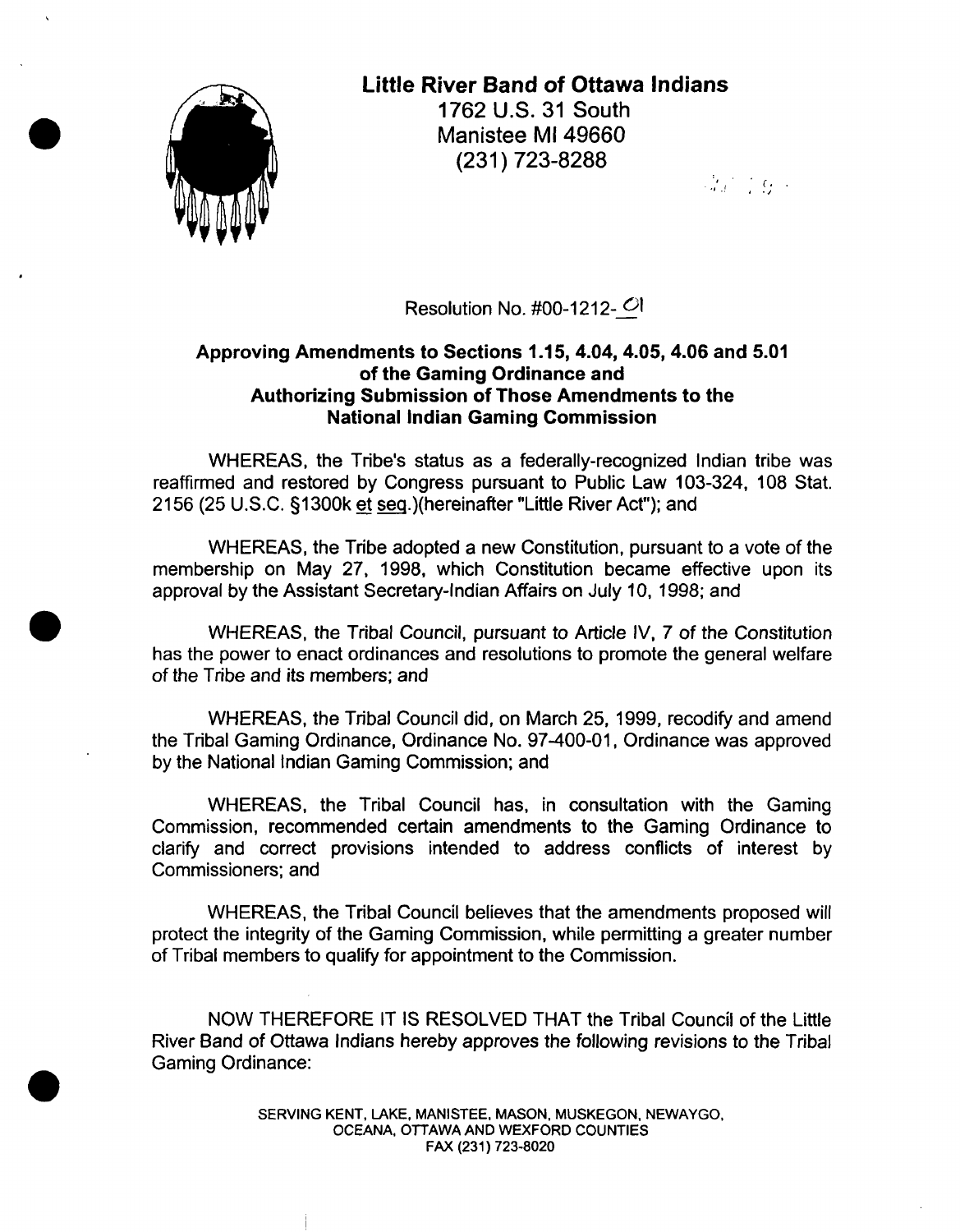a. The definition of "Immediate family" is amended to read as follows:

1.15. lmmediate family. "lmmediate family" means with respect to the person under consideration, a husband, wife, father, mother, son, daughter, brother, sister, father-inlaw, mother-in-law, son-in-law, daughter-in-law, brother-in-law, sister-in-law, stepfather. stepmother, stepson, stepdaughter, stepbrother, stepsister, half brother, or half sister or other persons residing in the same household.

b. The criteria for disqualification of applicants for appointment to the Gaming Commission set forth in Section **4.04,** are amended to provide as follows:

**4.04.** Background Investigation. Before any applicant may be appointed to serve on the Gaming Commission, the Tribal Ogema Council shall perform or arrange to have performed a comprehensive background check on each prospective member. The results of the background checks shall be submitted to the Tribal Council when the Tribal Ogema submits hislher request for appointment. No person shall serve as a Commissioner if:

- (a) That person's prior activities, criminal records, if any, or reputation, habits or associations:
	- (i) Pose a threat to the public interest; or
	- (ii) Threaten the effective regulation and control of gaming; or
	- (iii) Enhance the dangers of unsuitable, unfair, or illegal practices, methods, or activities in the conduct of gaming; or
- (b) That person has been convicted of or entered a plea of nolo contendere to a felony or any gaming offense in any jurisdiction or to a misdemeanor involving dishonesty or moral turpitude; or
- (c) That person has a present financial interest in the conduct of any Gaming Enterprise;
- **(d)** That person is an employee of the Gaming Commission;
- (e) That person has a member of his immediate family, residing in the same household, who is employed as a primary management official or key employee by any Gaming Enterprise regulated by the Gaming Commission; or
- (f) Fails to disclose a conflict of interest, as defined in Section 4.05.

SERVING KENT. LAKE. MANISTEE. MASON, MUSKEGON, NEWAYGO, OCEANA, OTTAWA AND WEXFORD COUNTIES FAX (231) 723-8020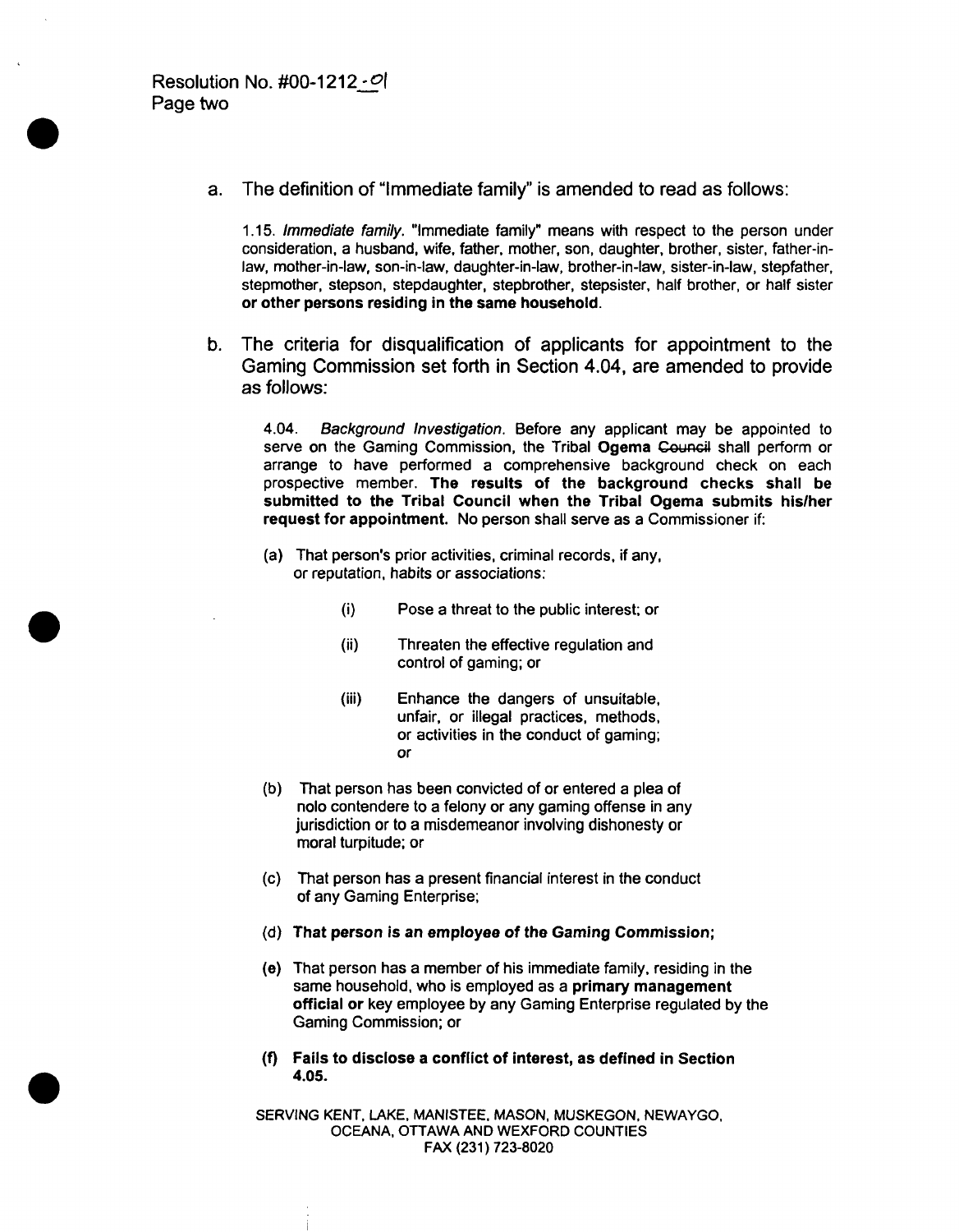Resolution No. #00-1212-01 Page three

> In the event a disqualifying event, as defined in paragraph (c), (d) or (e) of this Section **4.04** occurs after the date a person's appointment to the Gaming Commission has been confirmed by the Tribal Council, that Commissioner may continue to serve on the Commission for up to **120** days after the date the disqualifying event occurred so that the Tribal Ogema may begin the process of submitting a new candidate for appointment to the Gaming Commission. In the event of any other disqualifying event, as defined in this Section, the Tribal Council may take immediate steps to remove that Commissioner.

The conflict of interest provisions in Section 4.05 are amended to permit Tribal members, whose immediate family members are employed at a gaming facility regulated by the Tribe, to serve on the Gaming Commission provided such family members do not reside in the same household and the member discloses all potential conflicts of interest. New language would be added to this Section requiring Commissioners to refrain from participating in decisions that involve a conflict of interest. The amended Section 4.05 would read as follows:

b. #00-1212<u>-.  $\circ$  1</u><br>
h the west a disqualitying west, as defined in paragraph (c), (d) or<br>
h of this Section 4.94 cocurs after the date a person's appointment<br>
(e) of this Section 4.94 cocurs after the date a person's a conflict of interest. No person shall serve as a Commissioner if that person is a member of the Tribal Council or a judge of the Tribal Court. Persons nominated for appointment to the Gaming Commission must, prior to hislher appointment, disclose the names and addresses of hislher immediate family members, whether such immediate family members are employed at any Gaming Enterprise regulated by the Gaming Commission, and whether helshe or a member of hislher immediate family has a financial interest in any Gaming Service business. Gaming Commissioners are prohibited from participating in making decisions, which involve balancing personal financial interests or the interests of members of that Commissioner's immediate family, other than interests held in common by all Tribal members, against the interests of the Gaming Commission or the Tribe. Failure to disclose a conflict of interest, or to refrain from participating in decisions that involve a conflict of interest, shall be grounds for removal of a Commissioner pursuant to Section **4.07** of this Ordinance.

c. New language would be added to Section 4.06, requiring execution of a written oath of office, which would read as follows:

4.06. Oath of Office. Immediately upon appointment, the Tribal Chairperson or Ogema shall administer the oath of office to the members of the Gaming Commission which oath of office shall include a commitment to uphold the Constitution and laws of the Little River Band of Ottawa Indians and to perform faithfully and diligently the duties and responsibilities of the Gaming Commission. SERVING KENT, LAKE. MANISTEE, MASON, MUSKEGON. NEWAYGO. OCEANA, OTTAWA AND WEXFORD COUNTIES FAX (231) 723-8020